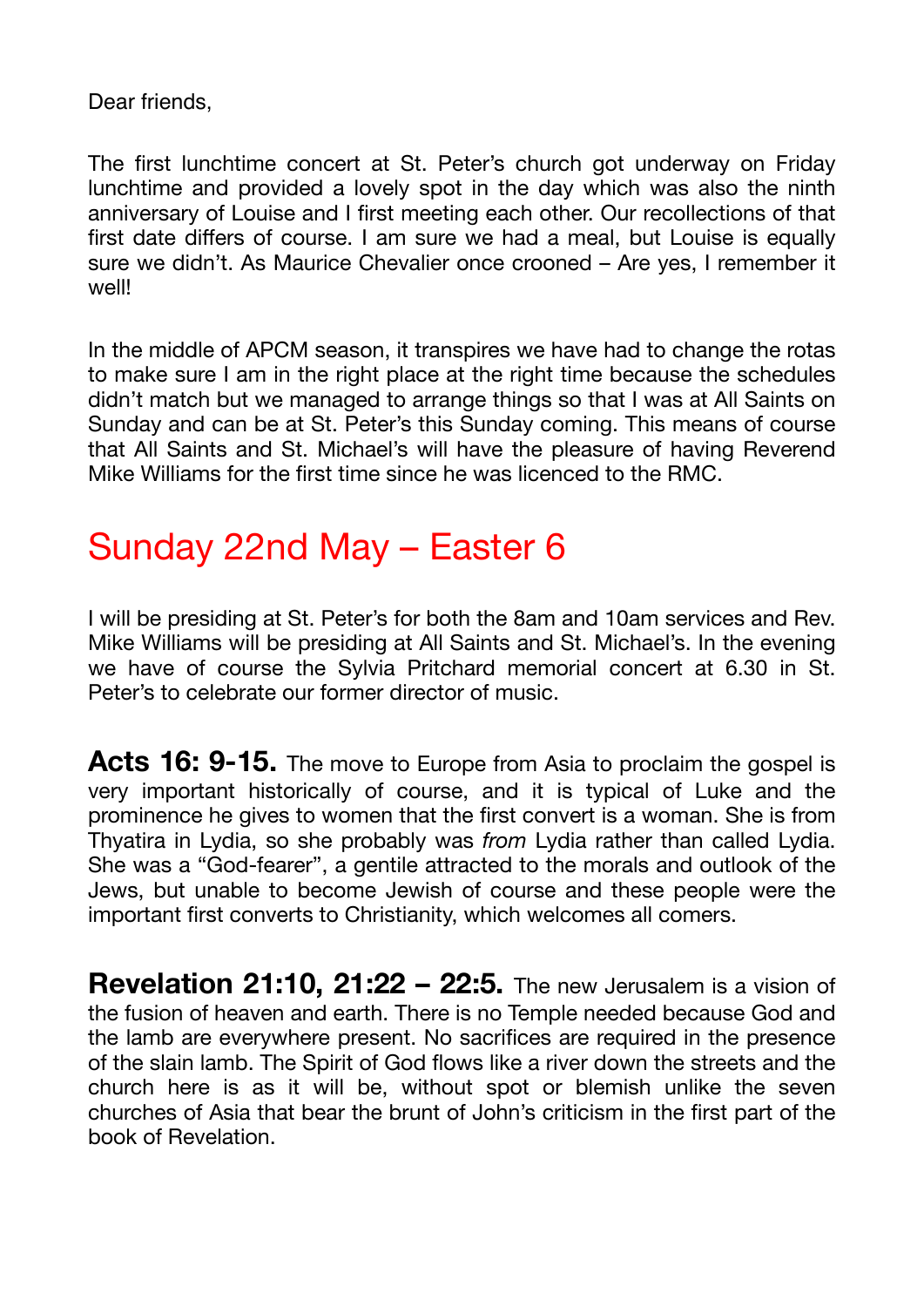**John 14: 23-29.** Powerful imagery that conveys the fact that via the coming Holy Spirit, Jesus is already and really "present" to the church which continues in his vein. And Jesus is the totality of God. So, no truck with any idea of a "second coming" here. Through his Spirit the Parousia (Presence) of God is already and totally present.

## Music at St. Peter's

**This Sunday 22nd May at 6.30pm** – A festival choir of over 100 singers will sing at the Sylvia Pritchard Memorial concert to include selections from The creation (Haydn) Messiah (Handel) and Five mystical songs (Vaughan Williams)

**Sunday 5th June 6.30pm** – The Queen's Platinum Jubilee concert with St. Peter's choir and also a contribution from the Benefice Choir.

## Thought for the Day

I've just come off the phone to someone quite distraught because she has lost her faith in the aftermath of her husband's death. This is not unusual but every human situation like this is a tragedy because while illness and aging can rob you of your mobility and enjoyment of life, the loss of any guiding light to your life can rob you of any hope, peace of mind, and a reason to live. When those two things happen together as they usually do, it can leave an individual in a wretched position.

I sometimes hear people say that they *want* to believe but just can't. Even that wanting to believe is enough. That mustard seed of trust, hope, faith, whatever is in the words of Jesus enough to move mountains and needs to be kindled but may take time. I believe that even when we may find that we cannot believe in God, that God believes in you. In trying to express their hope in a power greater than themselves, people may express a belief in "the universe" or crystals, or angels, or some spiritual energy, but all belief systems naturally tend towards what Theists call God. The Christian conception of God as being at once unobtainable, transcendent and unknowable and yet at the same time present in every atom and aspect of life and can be called upon at any time is the God I choose to trust to set all creation right gain in the fulness of time. The words of Julian of Norwich I found myself quoting to this lady and I choose to believe that they are true.